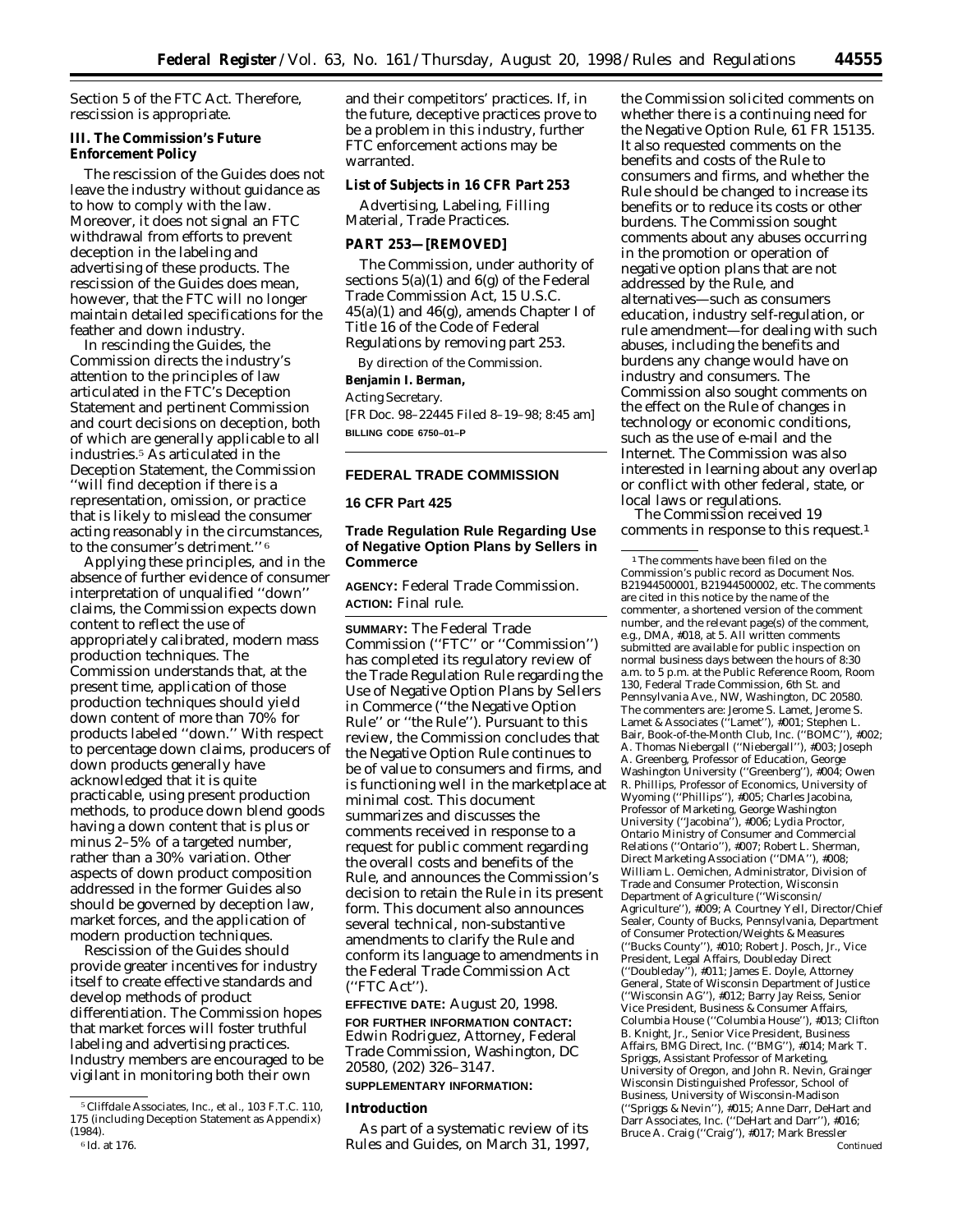These included comments from consumers, industry members, state and local government representatives, and academicians. Below, the Commission explains how the Rule regulates negative option plans, summarizes and discusses the comments received, discusses the Rule's application to negative option plans advertised on the Internet and by other electronic means, and adopts technical, non-substantive amendments to the Rule.

## **II. Requirements of the Negative Option Rule**

### *A. Negative Option Plans Covered by the Rule*

The Commission issued the Negative Option Rule in 1973 to protect consumers from potentially unfair or deceptive acts or practices in the promotion and operation of prenotification negative option plans for the sale of goods, such as the failure to disclose in promotional materials the terms and conditions of membership.2 The Commission promulgated the Rule under section 5 of the FTC Act, 15 U.S.C. 45, which declares unfair or deceptive acts or practices in or affecting commerce to be unlawful. The Rule became effective on June 7, 1974.3

The Rule regulates only a subset of all negative option sales—those made under ''prenotification negative option plans'' for the sale of goods. Because the Rule's coverage is often misunderstood, and because the comments recommend extending the Rule to other negative option selling techniques, or to the negative option sale of services, the Commission believes some prefatory discussion of negative option sales and the Negative Option Rule would be helpful.<sup>4</sup>

2Regulations Pertaining to the Use of Negative Option Plans (''Statement of Basis and Purpose'' or ''SBP''), 38 FR 4896.

3 In 1986, the Commission conducted a review of the Negative Option Rule pursuant to section 610 of the Regulatory Flexibility Act, 5 U.S.C. 610, to determine the impact of the Rule on small entities. In a notice published on November 21, 1986, 51 FR 42087, the Commission announced the results of that review, concluding that ''there is a continued need for the Rule; there is no reason to believe that the Rule has had a significant economic impact on as substantial number of small entities; and the rule should not be changed.''

4Lamet, #001, stated at 1, that lawbook publishers have sent him publication updates without first

Broadly speaking, a ''negative option'' is any type of sales term or condition that imposes on consumers the obligation of rejecting goods or services that sellers offer for sale. A negative option allows a seller to interpret the failure of a consumer to reject goods or services as the acceptance of a sales offer, when, under traditional contract law, an affirmative response accepting the offer would be necessary. A consumer must agree to allow the seller to interpret his failure to reject goods or services as the acceptance of a sales offer. If the consumer has not agreed to this condition, the shipment of goods or the performance of services following the consumer's failure to reject the goods or services may be unlawful under unordered merchandise statutes and other laws, including Section 5 of the FTC Act.5

Pursuant to their agreement with consumers, sellers may make discrete, isolated negative option sales offers or periodic negative option offers as a part of a program or plan. Sellers also may make negative option offers incidentally, as a secondary part of a primary contract for some other good or service. In this context, sellers may make negative option offers at irregular intervals. Alternatively, sellers may make negative option offers as the primary object of the agreement with the consumer, for example, when a consumer subscribes to a negative option plan. By subscribing to a negative option plan, a consumer assumes the responsibility of affirmatively ''negating'' or rejecting all subsequent sales offers for goods or services made under the plan. Negative option plans usually involve the delivery of goods or services at regular intervals.

There are different types of negative option plans; for example, 'prenotification'' negative option plans and ''continuity'' negative option plans (which are more commonly referred to simply as continuity plans). Under prenotification plans, sellers and consumers agree that, for each sales offer, sellers will send consumers an

5 15 U.S.C. 45, See Part IV.B., *infra,* for a discussion of the prohibition against shipping unordered merchandise.

announcement describing the goods or services offered, along with a prenotification form that subscribers can return to the sellers to reject the goods or services. Under continuity plans (also known by terms such as subscription shipments, library standing order arrangements, or annual series arrangements), subscribers agree, when they join or subscribe, to receive periodic shipments of goods or the performance of services without receiving prior announcements from sellers describing the goods or services, and without receiving prenotification forms.6 Depending on the terms of the specific continuity or service sales plan, subscribers may have the right to return goods or reject services they decide they do not want.7

In the case of both prenotification negative option plans and continuity plans, sellers often market their plans by offering introductory goods or services on a trial basis. A consumer who fails to return the trail merchandise or who otherwise fails to cancel the subscription by the time the trial period expires often is automatically enrolled in the seller's plan.

7The Commission notes that the provision of services differs substantially in character from the selling of goods. In the sale of goods, consumers are likely to consider purchases, even if made as part of a continuity plan, as discrete occurrences. In some instances, services may be performed periodically or seasonally, for example, landscaping or pest control. But in many cases, consumers may likely expect that a given service—household security or cable television, for example—will continue uninterrupted until it is canceled. Whether services continue uninterrupted or are performed periodically, they are commonly regulated by service contracts or plans, which in the context of this Notice could be characterized as continuity plans for services.

Negative option techniques have been used in selling services. For example, a cable television provider may separate a channel from a group of channels previously offered as a ''bundle'' and offer the channel separately to cable subscribers using a negative option. Or a service provider—such as an Internet service provider—may make a free trial offer for a service that becomes an extended service contract unless the consumer exercises a negative option and expressly rejects the service contract when the free trial period expires. Service plans may also employ negative option contract renewal provisions.

<sup>(&#</sup>x27;'Bressler''), #018; D.B. Mansion, (''Mansion''), #019. Three commenters submitted journal articles as comments. They are: Phillips, #005, Negative Option Contracts and Consumer Switching Costs, Southern Economic Journal, Vol. 60, No. 2 (October 1993); Spriggs & Nevin, #015, Negative Option Selling Plans: Current Forms Versus Existing Regulations, Journal of Public Policy & Marketing, Vol. 15, No. 2 (Fall 1996); and Craig, #017, Negative-Option Billing: Understanding the Stealth Scams of the '90s, Loyola Consumer Law Reporter, Vol. 7, No. 1 (Autumn 1994).

sending him prenotification forms. He described this as a negative option abuse. Bucks County, #010, stated at 1, that sellers of yearly calendars who do not provide prenotification before shipping the calendars are violating the Negative Option Rule. If the legal publications and the calendars are sold by continuity plans, however, the Negative Option Rule would not regulate the sales and would consequently not require prenotification. As discussed below, the FTC Act and other laws protect consumers from potentially deceptive practices regarding continuity sales.

<sup>6</sup>A typical characteristic of continuity plans is that the goods sold often relate to a single topic (e.g., a book series about the Civil War) or are for items that are consumed or used up and need to be replaced periodically (e.g., hosiery). Because of these characteristics, costly returns are less likely. In contrast, prenotification plans often span a wide array of topics (one month a biography may be featured, another month a mystery). Because of the high cost of mailing goods to subscribers and allowing them to reject the goods they did not want, some sellers moved to sending ''announcements'' describing the goods they would be sending, along with forms that subscribers could return to reject the items—hence, the term ''prenotification.'' The Commission considered and rejected assertions that it should ban prenotification negative option plans as being inherently unfair. SBP, 38 FR at 4902–04.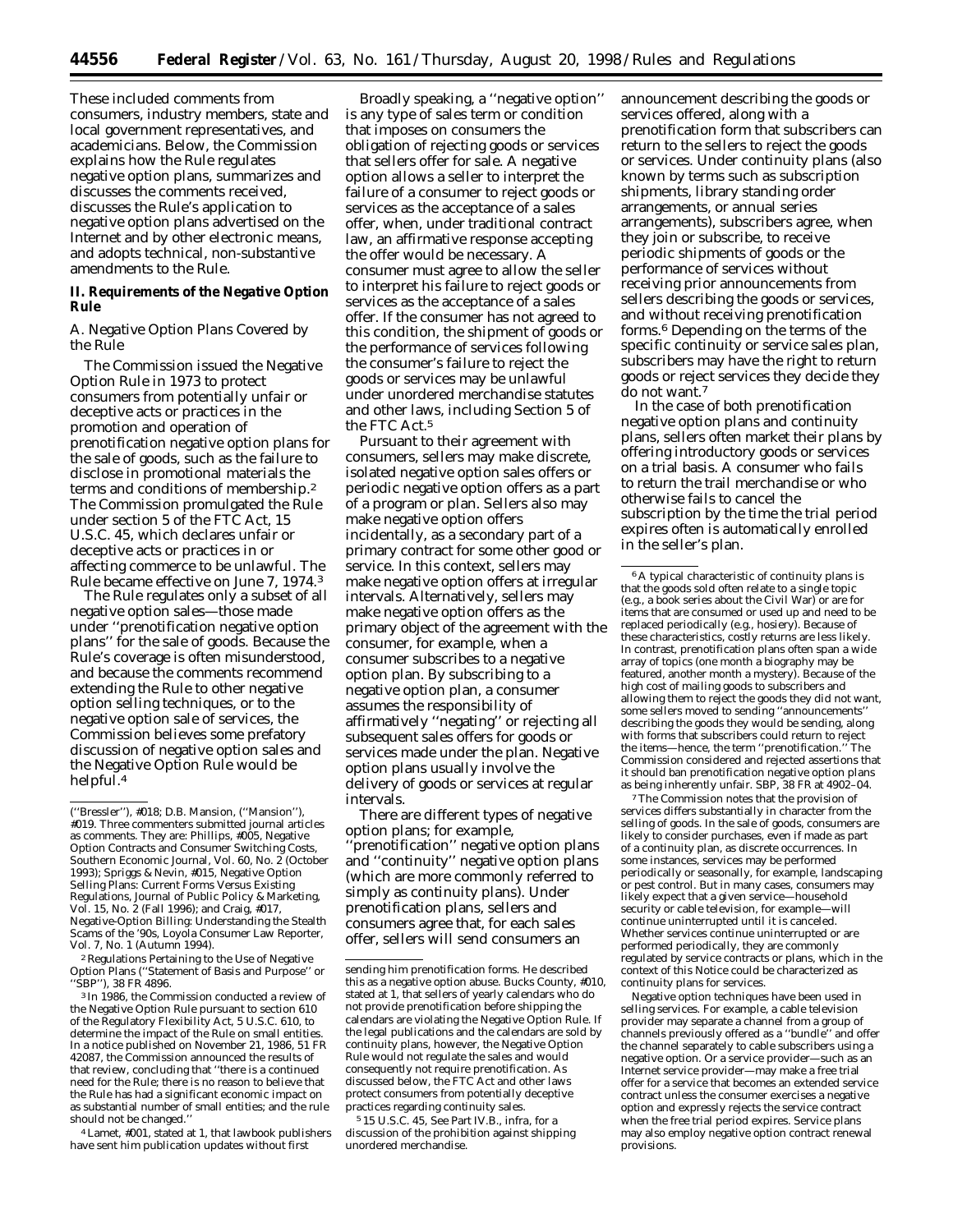As previously stated, the Negative Option Rule applies only to prenotification plans for the sale of goods. In promulgating the Rule, the Commission determined in its Statement of Basis and Purpose that it was in the public interest to prescribe regulations for the operation of prenotification negative option plans because various acts and practices associated with these plans were found to affect consumers adversely.8 The Commission also stated that the Rule does not apply to negative option marketing arrangements under which marketers optionally tender merchandise to subscribers without previously sending a prenotification announcement. The Commission determined that negative option selling plans, such as continuity plans, subscription shipments, library standing order arrangements, or annual and series arrangements, in which subscribers agree to receive goods without prenotification of each shipment, warranted separate treatment by the Commission if and when consumer complaints justified Commission attention.9

# *B. Disclosures in Certain Kinds of Advertising*

To ensure that consumers are not misled about the terms of these plans before they subscribe, the Rule requires sellers to disclose the material terms of the plans in ads that contain a means consumers can use to subscribe. The Rule requires that sellers disclose clearly and conspicuously the material terms of membership in any advertisement or other promotional material that provides a method the consumer may use to enroll in the plan, including the following disclosures: (i) The aspect of the plan (the negative

option) that requires subscribers to notify the seller, in the manner provided for by the seller, if they do not wish to purchase a selection, and that failure to notify the seller signifies assent; (ii) any obligation assumed by subscribers to purchase a minimum quantity of merchandise; (iii) the right of contractcomplete subscribers 10 to cancel their membership at any time; (iv) whether billing charges will include an amount for postage and handling; (v) a disclosure indicating that subscribers will be provided with at least ten days in which to mail any form to the seller to reject merchandise; (vi) that the seller will credit the return of any selections sent to a subscriber, and guarantee to the Postal Service or the subscriber postage to return such selections to the seller, when the subscriber does not have at least ten days in which to return the prenotification form to the seller; and (vii) the frequency with which the seller will send announcements and forms to the subscriber and the maximum number of announcements and forms the seller will send during a 12-month period.

## *C. Operation of Prenotification Negative Option Plans*

The Rule also requires sellers to follow certain procedures in operating prenotification negative option plans for the sale of goods. Many prenotification negative option plans provide introductory offers to encourage consumers to become members. The Rule requires that a seller must ship any introductory and bonus merchandise due a subscriber within four weeks after receiving an order, unless it is unable to do so because of unanticipated circumstances beyond its control. In such an event, the seller may make an equivalent alternative offer, which the subscriber has the right to decline. Subscribers may then cancel their membership provided they return to the seller any introductory merchandise received.

Once a consumer becomes a subscriber, the Rule requires the seller to mail an announcement to the subscriber in advance identifying any merchandise the seller plans to send. The Rule also requires the seller to mail the subscriber a form, with the announcement, instructing the subscriber how to use the form to reject the merchandise. The form must tell the subscriber that the merchandise will be sent unless the subscriber tells the seller

not to send it and must identify the date by which the subscriber must return or mail the form back to the seller. The Rule sets out timing provisions for the mailing of the announcements and forms. At a minimum, the seller must give a subscriber at least 10 days in which to return or mail a form to the seller. When the subscriber orders merchandise, either by failing to return the prenotification form or by affirmatively ordering a selection, the seller may not substitute merchandise for the specific merchandise ordered, unless the subscriber has expressly consented to the substitution.

Under certain circumstances (e.g., when the subscriber does not have at least 10 days to mail the prenotification form), a seller must credit the return of any selection sent to a subscriber for the full invoiced amount and pay for return postage. When the seller is aware that these circumstances exist, it must notify subscribers that they may return the merchandise with return postage guaranteed and receive a credit to their accounts. Finally, the seller must terminate promptly the membership of subscribers who request cancellation of membership in writing after fulfilling any minimum purchase obligation under the negative option agreement.

# **III. Summary of the Comments**

### *A. Costs and Benefits of the Rule*

Several comments state that the Rule establishes a balance between the needs of consumers and industry, benefiting both.11 Ten of the 19 comments submitted support the Rule as is, without change.12 Several comments state that the Rule has worked effectively in regulating prenotification negative option plans.13 Eleven of the comments state that there is a continuing need for the Rule.14 None of

12Lamet, #001, at 1; BOMC, #002, at 1, 2; Niebergall, #003, at 1; Greenberg, #004, at 1; DMA, #008, at 3, 6; Doubleday, #011, at 1; Columbia House, #013, at 2; BMG, #014, at 1, 2; DeHart & Darr, #016, at 1, 3; Mansion, #019, at 1. Niebergall, #003, at 1, stated that full, first-class postage should not be required for the return of prenotification forms by consumers when the post-card rate would be sufficient. The Rule does not contain a first-class postage requirement. Consumers may return prenotification forms using any postage required by the U.S. Postal Service.

13BOMC, #002, at 1, 2; Greenberg, #004, at 1–2; Doubleday, #011, at 1; Wisconsin AG, #012, at 2; BMG, #014, at 2; DeHart & Darr, #016, at 1.

14Lamet, #001, at 1; BMOC, #002, at 1; Niebergall, #003, at 1; Greenberg, #004, at 1; DMA, #008, at 2; Doubleday, #011, at 1, 2; Wisconsin AG, #012, at 2, 3, 4; Columbia House, #013, at 1–2; BMG, #014, at 1, 2; Spriggs, #015, at cover letter p.1; DeHart and Darr, #016, at 1.

<sup>8</sup>The Commission found that: (1) Marketers of prenotification negative option plans had failed to disclose adequately the provisions of such plans to the detriment of their subscribers; (2) subscribers had encountered difficulties in substantiating that they were not given adequate time to respond to the negative option notice supplied by the merchandiser; (3) marketers of prenotification negative option plans had delivered unordered or substituted merchandise in the place of merchandise specifically ordered by subscribers, without their subscribers' prior consent; (4) marketers of prenotification negative option plans had failed to honor proper cancellation notices from contract-complete subscribers and continued to send them merchandise; (5) subscribers had been dunned or billed for unordered merchandise, and sellers had failed to provide meaningful service to a large number of their subscribers in connection with complaints involving operations, particularly in regard to billing problems; and (6) marketers of prenotification negative option plans had operated their entire systems in such a manner as to place the burden for correcting ''errors'' on their subscribers. SBP, 38 FR at 4899–4902.

<sup>9</sup> Id. at 4908.

<sup>10</sup> ''Contract-complete subscriber'' refers to a subscriber who has purchased the minimum quantity of merchandise required by the terms of membership in a negative option plan.

<sup>11</sup>BMOC, #002, at 1; Jacobina, #006, at 1; DMA, #008, at 3; Columbia House, #013, at 2; BMG, #014, at 1, 2; DeHart and Darr, #016, at 1.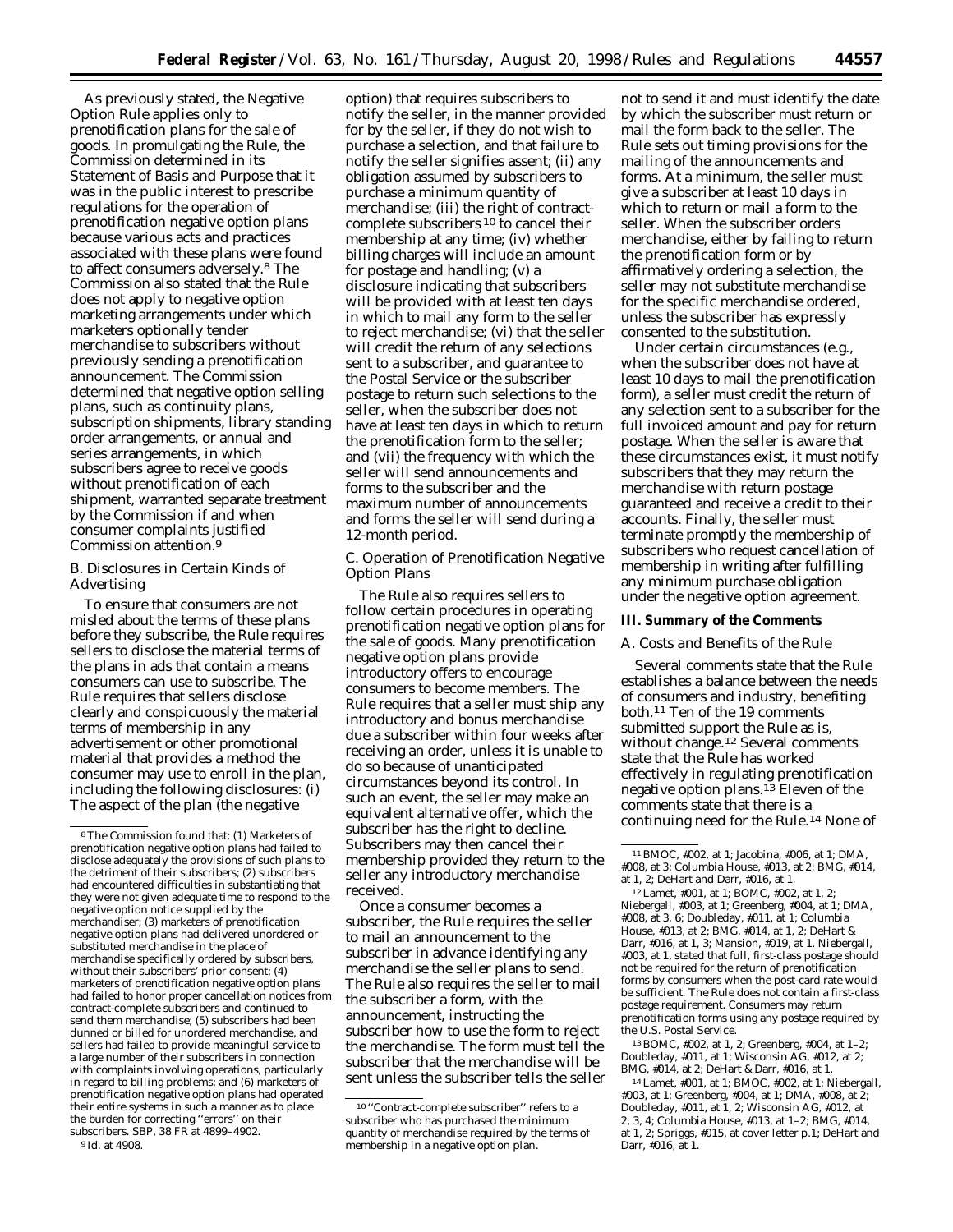the comments suggest rescinding the Rule.

Several comments address the benefits to consumers from prenotification negative option plans as a selling technique, as opposed to benefits arising from the Rule itself. Five comments state that negative option plans provide many benefits to consumers, including the opportunity to build a long-term relationship with sellers who provide a large array of product choices, greater accessibility to products and shopping convenience, and expert advice and recommendations about products.15 One comment states that negative option contracts impose some costs on consumers, but nevertheless possess economic efficiency advantages over standard contractual relationships.16

Three comments state that the Rule does not impose any costs on purchasers.17 Others state that the Rule protects consumers adequately by requiring their consent,  $^{18}$  requiring disclosure of the terms and conditions of membership,19 or providing guidelines for the operation of negative option plans.20 One comment, however, recommends that the Commission establish a design standard, setting forth specific type-size requirements, to make the required negative option disclosures clearer and more conspicuous to consumers.21

Industry comments overwhelmingly support the Rule. They state that the Rule functions in the best interests of sellers by providing well-established, concrete guidance to industry that helps establish good business practices.<sup>22</sup> The Rule thereby contributes to consumer confidence in negative option marketing and allows sellers to establish

18 DMA, #008, at 2, 6; Wisconsin AG, #012, at 2. 19 Greenberg, #004, at 1; DMA, #008, at 2; BMG, #014, at 1, 2; DeHart and Darr, #016, at 1.

20 Greenberg, #004, at 1; DMA, #008, at 2, 6; Wisconsin AG, #012, at 2; Columbia House, #013, at 1; BMG, #014, at 1, 2; DeHart and Darr, #016, at 1.

21Bucks County, #010, at 1.

22BMOC, #002, at 2; DMA, #008, at 2, 5; Doubleday, #011, at 1; Columbia House, #013, at 1; BMG, #014, at 1; DeHart and Darr, #016, at 2.

continuing, repeat customers.<sup>23</sup> A few industry members state that the Rule enables them to establish national uniformity in marketing 24 and helps them avoid customer service problems because the disclosure requirements of the Rule educate consumers about the way prenotification negative option plans work.25 Three comments state that the Rule imposes considerable costs on industry, for example, because of vagaries of delivery dates and deadlines.26 These comments, however, do not recommend any changes to reduce costs; but instead, conclude that the Rule benefits industry and recommend that the Commission retain the Rule without any substantive change.27 According to one comment, significantly weakening the Rule could lead consumers to lose confidence in negative option buying, which should not be desired by the FTC, consumers, or the businesses which service them.28

# *B. Recommendations To Expand the Rule To Cover Marketing Techniques Other Than Prenotification Negative Option Plans and To Cover Services*

One comment recommends extending the Rule to cover continuity plans for goods, and requiring prenotification for each shipment made under a continuity plan.29 Another comment states that continuity plans for goods should not be regulated in the same way that the Rule regulates prenotification plans, but that sellers using continuity plans should be required to disclose the material terms of membership before consumers subscribe.30 One comment recommends amending the Rule to declare that billing for unordered merchandise is an unfair practice.31

Several comments state that the negative option sales techniques has been used in the sale of various services by some firms.32 A few comments

26 DMA, #008, at 3; Columbia House, #013, at 1; BMG, #014, at 2.

27 DMA, #008, at 3 (because the lifetime value of a repeat customer is so important to sellers, these costs will make this method of doing business worthwhile); Columbia House, #013, at 2 (Rule has achieved an acceptable and commendable balance between the needs and concerns of industry and the need to protect the public from unscrupulous and fraudulent practices); BMG, #014, at 2 (while the costs of compliance with the Rule are substantial in staff time, energy and dollars, the investment is worthwhile).

28 Doubleday, #011, at 2.

29Wisconsin AG, #012, at 5–6.

30Wisconsin/Agriculture, #009, at 2.

31Wisconsin AG, #012, at 5.

32Phillips, #005, at 305; Ontario, #007, at 1; Wisconsin/Agriculture, #009, at 2; Bucks County, recommend expanding the Negative Option Rule to require that service providers notify consumers each time they intend to provide services, and notify consumers before they enroll consumers in service plans after a free trail period expires, and before they renew service contracts.33

None of the comments that support expanding the Rule addresses the costs that such changes to the Rule might impose on firms. Further, none submitted specific evidence (beyond a few examples) of the extent of any current abuses in the use of negative option plans not covered by the Rule or in the sale of services.

Some of the comments expressly oppose expanding the Rule, stating that negative option marketing techniques that are different from prenotification negative option plans should be addressed separately, such as through a cooperative education project with industry that could help educate the public about such techniques.34 One comment notes that the Postal Reorganization Act (also referred to as the ''unordered merchandise statue''), 39 U.S.C. 3009, has already addressed some problems with negative option selling of products.<sup>35</sup>

### *C. Commission's Determinations*

Based on the comments received and on other information, the Commission concludes that the Rule adequately balances the interests of both consumers and firms that are subject to it. It appears that the Rule is working effectively to protect consumers, without imposing significant costs on industry members, small or large. Based on the comments submitted, and other research and investigation performed by the Commission's staff regarding negative option marketing, the Commission has determined to retain the Rule in its present form.

First, the Commission has determined not to propose amending the Rule to specify a design standard for the required disclosures, as suggested by one commenter. The Commission believes that the performance standard in the Rule, which mandates ''clear and conspicuous'' disclosures, has worked

34 DMA, #008, at 5; BMG, #014, at 2; DeHart and Darr, #016, at 2.

35 DeHart and Darr, #016, at 2.

<sup>15</sup> Jacobina, #006, at 1; DMA, #008 at 2; Doubleday, #011, at 1; BMG, #014, at 2; DeHart and Darr, #016, at 2.

<sup>16</sup>Phillips, #005, at 305, 309 (negative option plans impose two types of transactional costs on consumers—the cost of rejecting goods offered by a seller, and the cost of canceling membership in a negative option plan to end the product flow; despite these costs, ''negative option contracts, compared to positive option, are a more efficient means by which to accept or reject pieces of a product flow'' and are consequently weakly economically superior to positive option agreements).

<sup>17</sup>BOMC, #002, at 1; DMA, #008 at 2; BMG, #014, at 2.

<sup>23</sup> Jacobina, #006, at 1; DMA, #008, at 3;

Doubleday, #011, at 1–2; Columbia House, #013, at 1; BMG, #014, at 1.

<sup>24</sup> Doubleday, #011, at 1.

<sup>25</sup>BMG, #014, at 1.

<sup>#</sup>010, at 1; Spriggs & Nevin, #015, at 227, Bressler, #018, at 1–2; Wisconsin AG, #012, at 1; Craig, #017, at 6. These comments state that negative option marketing has been used to sell cable television, Internet services, inside telephone wire maintenance, telephone call waiting, lawn care, pest control, home security, travel discount clubs, credit card protection programs, and other services. 33Wisconsin/Agriculture, #009, at 2; Bucks County, #010, at 1; Bressler, #018, at 1–2.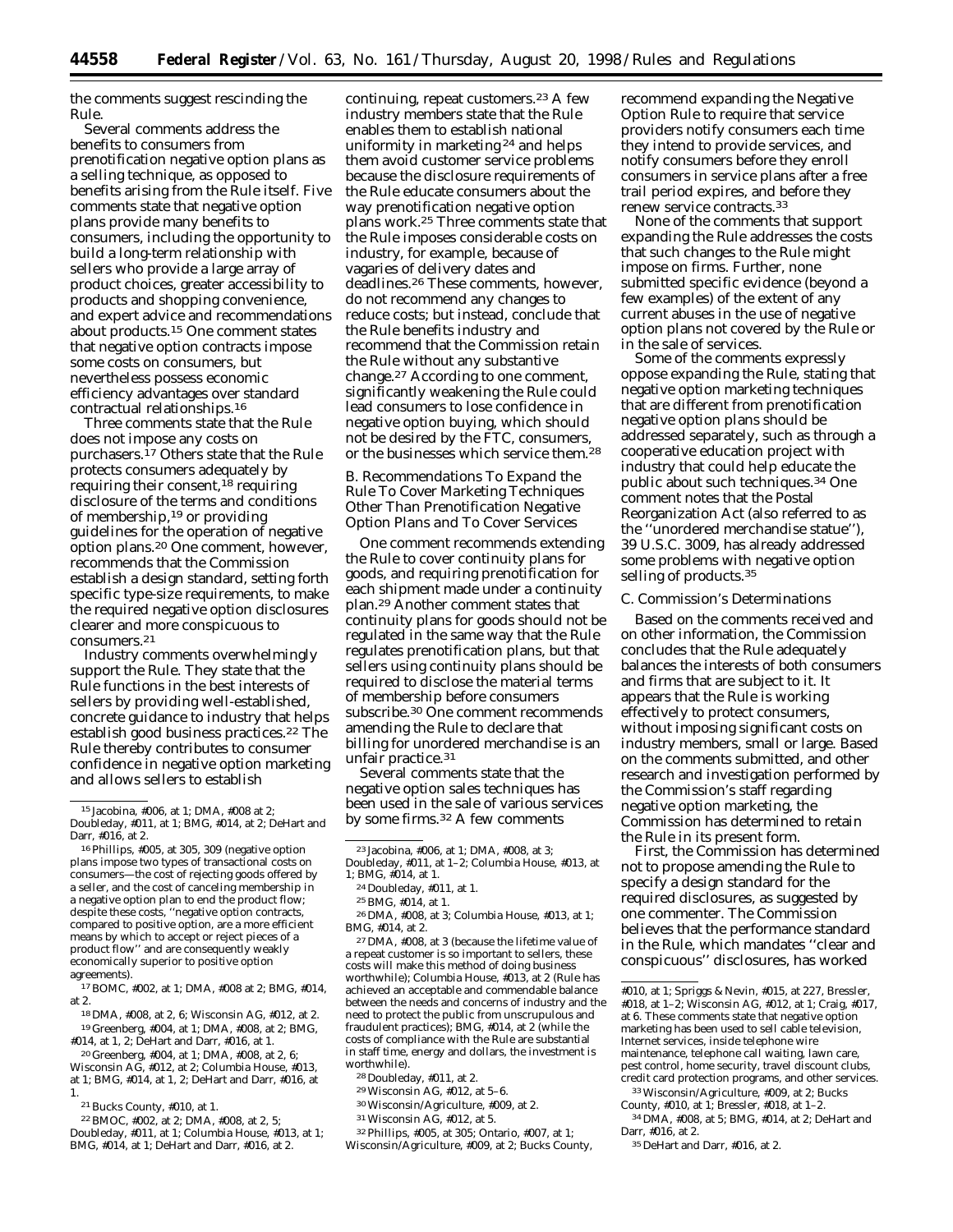well. Although the Commission has used design standards in various contexts, there is no evidence that such a standard is necessary for promotional materials for prenotification negative option plans. The clear and conspicuous standard allows sellers greater flexibility when making the required disclosures, which is important in light of the varied promotional materials used by sellers who operate prenotification negative option plans.

Second, the Commission has determined not to propose expanding the Rule to apply to additional types of negative option marketing techniques, such as continuity plans, or to the sale of services. There is insufficient evidence that unfair to deceptive acts or practices are prevalent in the use of additional types of negative option marketing techniques or in the sale of services, and application of the Rule to these areas may not be justified. Requiring sellers to provide consumers with prenotification before each shipment of merchandise under continuity plans, or each performance of a service, or the continuation of a service, may be unwarranted or unnecessary. For example, in some cases continuity or service plans may distribute goods or perform services for which consumers do not reasonably expect prenotification before each instance of delivery or performance e.g., the monthly shipment of volumes of an encyclopedia or a book series, or providing home security services.36 In the case of services, consumers may normally expect that many services will continue uninterrupted until canceled. Requiring prenotification for each billing cycle of such service plans is unreasonable. Even when services are performed periodically or seasonally, prenotification before each performance of a service may not be necessary if consumers have been informed in advance about the material terms and conditions of the service contract.

If sellers adequately disclose the terms and conditions of continuity and service plans to consumers, and if consumers agree to these terms and conditions—including the receipt of merchandise or the performance of services without prenotification—it is unlikely that any consumer injury will result. The Commission has determined that, if there is inadequate disclosure and injury occurs, existing laws and regulations—such as the FTC Act, the unordered merchandise statute, and

state consumer protection laws and regulations—provide adequate protections against unfair or deceptive negative option marketing practices that fall outside of the purview of the Negative Option Rule. As discussed in Part IV below, both the Commission and state Attorneys General have brought enforcement actions against marketers that have allegedly employed unfair or deceptive negative option marketing techniques, such as the failure to disclose clearly and conspicuously material facts about membership in continuity plans and other types of sales plans or clubs. The Commission will continue to take action on a case-by-case basis in any problem areas.

# **IV. Existing Alternatives to Expanding the Rule**

## *A. The Federal Trade Commission Act*

Section 5 of the FTC Act empowers the Commission to prohibit unfair or deceptive acts or practices in or affecting commerce. The Commission has promulgated trade regulation rules, such as the Negative Option rule, when it has found that unfair or deceptive acts or practices in specific industries were prevalent. For example, the systematic failure on the part of sellers to make clear and conspicuous necessary prepurchase disclosures to consumers justified promulgation of the Negative Option Rule. But the Commission does not need to adopt a trade regulation rule to prosecute unfair or deceptive acts or practices. Rather, the Commission can prosecute such practices, for example, the failure clearly and conspicuously to disclose material facts about continuity plans, as unfair or deceptive acts or practices that violate section 5 of the FTC Act.<sup>37</sup>

Under the FTC Act, the Commission may seek administrative or federal district court orders against companies or individuals who engage in unfair or deceptive practices, prohibiting future violations, and providing other relief such as consumer redress, disgorgement of ill-gotten gains, consumer notification, and civil penalties, in some cases.38 The Commission has pursued

cases challenging alleged unfair or deceptive practices in the operation of continuity plans for both goods and services. For example, the Commission has challenged continuity plans under which merchandise was shipped without consumers' prior consent to receive the merchandise.39 It has also required that promotional materials for continuity plans disclose clearly and conspicuously material facts about the plans—including the risks and obligations that subscribers assume by subscribing to them.40 For example, the Commission has required sellers who use continuity plans to disclose the fact that consumers who become subscribers will receive shipments of goods or will be billed for services without further action by the consumer.41 These cases illustrate the Commission's ability to prevent consumer injury associated with unfair or deceptive negative option practices without expanding the Negative Option Rule.

### *B. Unordered Merchandise*

The Commission has also determined that there is no need to amend the Rule to prohibit billing for unordered merchandise, as recommended by one

39See Synchronal Corp. 116 F.T.C. 1189, 1222 (1993) (consent order prohibited respondents from selling any product through a continuity program without first obtaining consumers' expressed consent).

40See FTC v. Hosiery Corp. of America, 3 Trade Reg. Rep. (CCH) ¶22,187 (E.D. Pa. 1984) (in connection with continuity plan for hosiery, federal district court consent decree required company to pay a \$200,000 civil penalty and to make clear and conspicuous disclosure of conditions and obligations attendant upon acceptance of free introductory offer); Grolier, Inc., 91 F.T.C. 315, 454– 55, 483 n.37, 497 (1978) (Commission found that promotional materials that did not tell consumers that they would receive a bulk shipment of books, rather than single volumes, failed to disclose a material fact about respondents' continuity plans; Commission ordered respondents to disclose conditions and terms of continuity plans, the method of sales or distribution and the subscriber risks and obligations); Crowell Collier & Macmillan, Inc., 82 F.T.C. 1292, 1305 (1973) (order required respondents to disclose clearly and conspicuously the conditions and terms of any program providing for the delivery of books or other products or services serially, at intervals, on an approval basis.)

41See Synchronal, 116 F.T.C. at 1222 (Commission ordered required the disclosure of all material terms and conditions of the continuity program, including the fact that periodic shipments of the product would be made without further action by the consumer, a description of the product included in each shipment, the approximate interval between each shipment, the billing procedure to be employed, the minimum number of purchases required under the program, if any, and a description of the terms and conditions under which and the procedures by which a subscriber may cancel further shipments).

<sup>36</sup>E.g., Wisconsin/Agriculture, #009, at 2 (no compelling need for regulation of contracts pursuant to which consumers make an up-front decision to purchase, such as newspaper and magazine subscriptions).

<sup>37</sup> In determining whether a practice is deceptive, the Commission must determine whether there is a misrepresentation, omission, or other practice, that misleads consumers acting reasonably in the circumstances and causes consumer injury. See Federal Trade Commission Policy Statement on Deception, appended to Cliffdale Assocs., Inc., 103 F.T.C. 110, 174–184 (1984); and Federal Trade Commission Policy Statement on Unfairness, appended to International Harvester Co., 104 F.T.C. 949, 1070–76 (1984).

<sup>38</sup>The Commission can seek civil penalties from companies that violate administrative orders issued against them by the Commission, and from companies not subject to previous administrative

orders if they have actual knowledge that the Commission has determined in prior cases that certain acts or practices are unfair or deceptive and they engage in those acts or practices. 15 U.S.C. 45(l) and 45(m)(1)(B).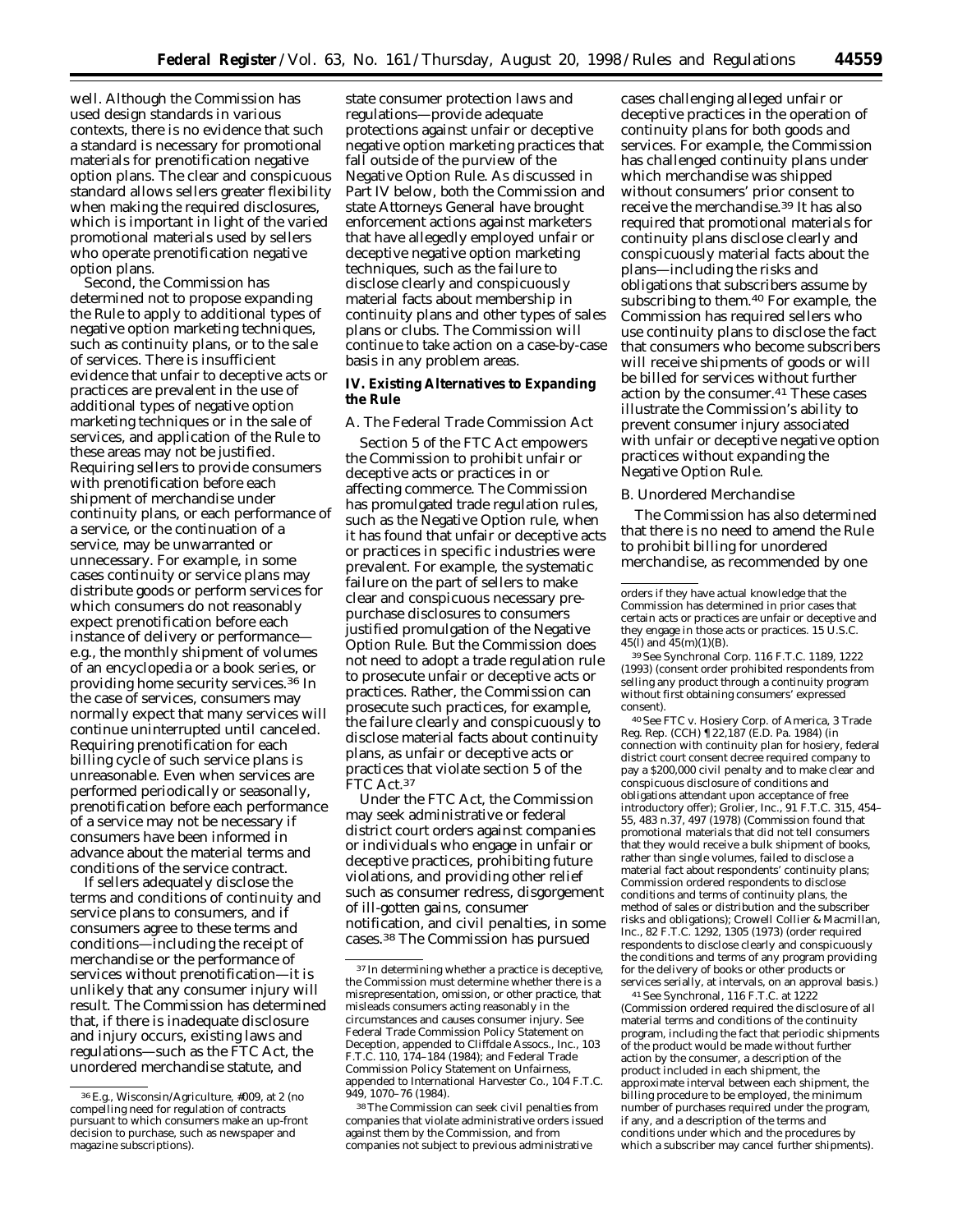commenter.42 Section 3009(a) of the Postal Reorganization Act of 1970, 39 U.S.C. 3009, declares that mailing, and billing for, unordered merchandise constitutes a violation of section 5 of the FTC Act.43 Under this standard, sellers, other than charitable organizations soliciting contributions, may not ship unordered merchandise to consumers unless the recipient has expressly agreed to receive it or unless it is clearly identified as a gift, free sample, or the like. In addition, sellers may not try to obtain payment for or the return of the unordered merchandise. Consumers who receive unordered merchandise are legally entitled to treat the merchandise as a gift.

Under the Negative Option Rule, shipments sent to subscribers of prenotification negative option plans are not considered unordered merchandise because subscribers have agreed to receive shipments of merchandise unless they reject them by returning prenotification forms.44 Shipping goods to consumers who have not expressly agreed to take on the obligation of rejecting goods by means of a prenotification form, however, violates the prohibition against sending unordered merchandise.45 Similarly,

43See 35 FR 14328 (1970). In a notice published on January 31, 1978, 43 FR 4113, the Commission stated that the standard under section 5 of the FTC Act was not limited to unordered merchandise sent by U.S. mail. The Commission explained that it might, for example, prosecute as a violation of section 5 a nonmail shipment of merchandise that fails to meet the standard of 39 U.S.C. 3009.

44The Negative Option Rule provides, however, that all shipments the seller sends to a subscriber except for the first—after the seller receives written notice that a subscriber who has met his minimum purchase obligation wishes to cancel his membership, is considered unordered merchandise.

45E.g., Hachette Book Group USA, Inc, No. 39CV00116 (D. Conn. 1994) (settlement in which FTC charged that defendants failed to notify consumers that they would receive yearbooks or supplements unless they returned a mail cancellation card, failed to obtain consumers' agreement to return cancellation cards if they did not want the merchandise, and mailed merchandise and bills to consumers who had not placed orders); Standard Reference Library, Inc., 77 F.T.C. 969, 976 (1970) (consent order prohibited respondents from representing that consumers' failure to return rejection cards or take any affirmative action to prevent the shipment of merchandise constituted a request to receive merchandise where consumers had not agreed to take on that obligation).

Spriggs & Nevin, #015, at 228, expressed concern that sellers that enter into contracts with consumers may include provisions in their contracts allowing them to make negative option offers to consumers as a part of the contract even though the primary subject matter of the contract is not related to the negative option offers. In some cases, consumers may agree to receive the secondary negative option offers because they have no choice but to do so if they wish to receive the goods or services that are part of the primary agreement. The Commission believes that such practices must be evaluated on a case-by-case basis to determine whether they are unfair or deceptive.

shipments sent to subscribers of continuity plans are not considered unordered merchandise because subscribers to these plans agree to receive the shipments. Sending goods other than those a continuity plan subscriber has agreed to receive, however, is prohibited.46 Cases brought by the Commission indicate that sellers who use prenotification negative option plans or continuity plans to sell goods may not unilaterally impose a negative option, requiring consumers to reject goods offered for sale; consumers must agree to such a term, so that the shipping of goods without this consent constitutes the shipping of unordered merchandise. The cases show that the unordered merchandise statute and section 5 of the FTC Act provide adequate authority for the Commission to protect consumers from unordered merchandise.

# *C. Negative Option Marketing of Services and Unordered Services*

A few of the comments stated that the Negative Option Rule should be amended to apply to services.47 As with product sales techniques not covered by the Rule, the Commission can bring enforcement actions against those who use unfair or deceptive acts or practices to promote, sell or bill for services. For example, the Commission has brought enforcement actions against companies that bill consumers for unordered services 48 and companies that use

47Wisconsin/Agriculture, #009, at 2; County of Buck, #010, at 1; Wisconsin AD, #012, at 5. Ontario, #007, stated at 1–2, that Ontario has considered amending its Consumer Protection Act to provide safeguards against the deceptive negative option marketing of services. See also Dennis D. Lamont, Negative Option Offers in Consumer Service Contracts: A Principled Reconciliation of Commerce & Consumer Protection, UCLA Law Review, Vol. 42, No. 5 (June 1995).

48Southwest Marketing Concepts, Inc., No. H– 97–1070 (S.D. Tex. May 29, 1998) (consent decree, settling claim that company billed for unordered advertising, prohibited defendants from making false or misleading representations in connection with the sale, distribution, marketing or sponsorship of any advertisement); Image Sales & Consultants, Inc., No. 1:97CV0131 (N.D. Ind. filed Jun. 9, 1998) (same); The Century Corp., No. 1:97CV0130 (N.D. Ind. Apr. 8, 1998) (same); Dean Thomas Corp., No. 1:97CV0129 (N.D. Ind. Jan. 19, 1998) (same); AKOA, Inc., No. CV 97–7084 (LGB) (C.D. Cal. Mar. 17, 1998) (consent decree prohibited company from billing for unordered computer repair service contracts); Travel World International, Inc., No. 88–113–CIV–FTM–15C (M.D. Fla. Nov. 2, 1989) (consent decree prohibited defendants from using negative option billing for renewals or initial purchases of any travel club membership, vacation certificate, travel service,

negative options to enroll consumers automatically in service plans upon the expiration of free trial offers, without disclosing this material condition clearly and conspicuously to consumers.49 The Commission will continue to monitor the marketplace to identify problem areas and bring enforcement actions when appropriate.

Regarding cable television channel subscriptions, which some of the comments mentioned as an area in which negative option selling has been used,50 some states have brought legal action to challenge potentially deceptive negative option practices. In this area, the Cable Television Consumer Protection and Competition Act of 1992 (''Cable Act of 1992'') 51 provides protections by prohibiting negative option billing for ''any service or equipment that the subscriber has not affirmatively requested by name,'' and by directing the Federal Communications Commission (''FCC'') to issue implementing regulations. No evidence has been submitted to the FTC to indicate that the Cable Act of 1992 and the FCC's regulations are not sufficient to protect consumers from unfair or deceptive acts or practices in the use of negative option marketing techniques in connection with the sale of cable television services.52

49America Online, Inc., C–3787; Prodigy Servs. Corp., C–3788; CompuServe, Inc., C–3789 (March 16, 1998) (consent orders required online service providers, when offering a ''free trial'' with automatic membership enrollment or renewal upon the expiration of the free trial period, to disclose clearly and prominently any obligation to cancel after the free trial period to avoid charges, and to provide at least one reasonable means of canceling, to prevent enrollment or renewal).

50Phillips, #005, at 304; Ontario, #007, at 1; Wisconsin/Agriculture, #009, at 2; Wisconsin AG, #010, at 1–2; Spriggs & Nevin, #015, at 227; Craig, #017, at 6–8.

51Pub. L. No. 102–385, 106 Stat. 1460 (codified in scattered sections of 47 U.S.C.). See 47 U.S.C. 543(f) for prohibition against negative option billing for cable television.

52Time Warner Cable v. Doyle, 66 F.3d 867 (7th Cir. 1995) (FCC regulations pursuant to the Cable Act of 1992 permit a limited range of negative option billing and preempt state consumer protection statutes prohibiting negative option billing to extent they interfere with the execution of the FCC's rate rules); Time Warner Entertainment Co. v. Federal Communications Comm'n, 56 F.3d 151, 192–96 (D.C. Cir. 1995) (Cable Act of 1992 does not explicitly prohibit states from enforcing negative option billing regulations; issue whether Act preempts state negative option consumer protection laws insofar as they affect rate regulation is a factual question peculiar to the state law at issue).

<sup>42</sup>Wisconsin AG, #012, at 5.

<sup>46</sup>E.g., Field Publications Ltd. Partnership, No. H–90–932 PCD (D. Conn. 1990) (settlement in which FTC charged that Field shipped unordered books to subscribers who had agreed to receive another series of books as part of a continuity plan; settlement required Field to pay a \$175,000 civil penalty).

contract for vacation services, or any other product or service); Trade Union Courier, 51 F.T.C. 1275, 1299–1300 (1955) (litigated order; newspaper billed for ads without prior authorization); A&R Agency, 86 F.T.C. 103 (1975) (consent order; same).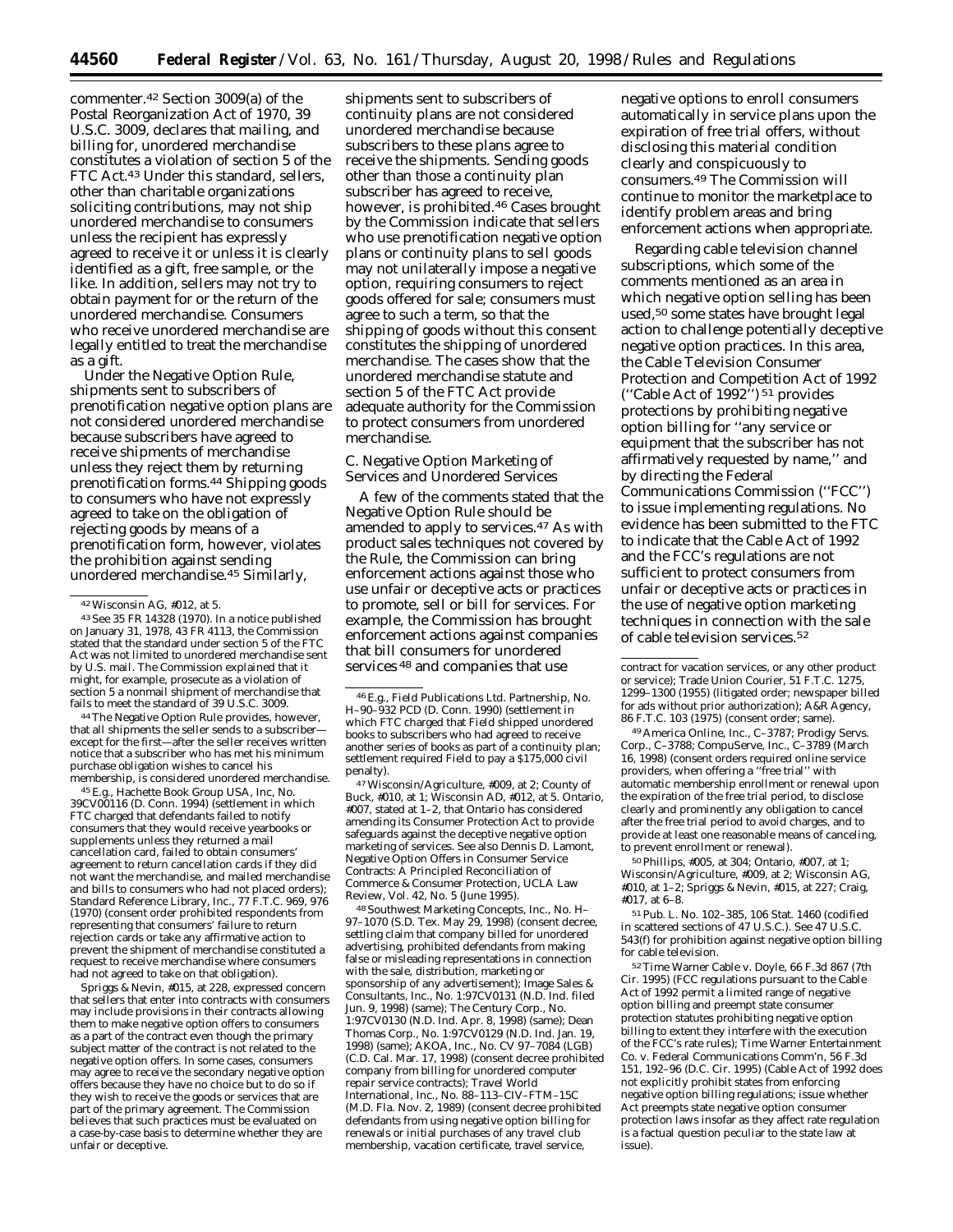## *D. State Laws*

The states also enforce consumer protection laws that protect consumers against unfair or deceptive negative option marketing techniques or other marketing techniques that may not be covered by the Commission's Negative Option Rule.53 Like the FTC Act, many of these state statutes include general, and far-ranging, prohibitions against unfair or deceptive acts or practices.54 As evidenced by cable television and other cases, states are actively enforcing these state statutes.55 The dual system of state and federal consumer protection laws should help limit the proliferation of deceptive negative option marketing techniques.

### *E. Industry Self-Regulation*

Finally, industry self-regulation may provide an additional mechanism to police deceptive negative option marketing techniques that are not covered by the Commission's Rule. It is in the interest of the direct marketing industry to have products and services meet the consumer's expectations so that a company can establish a longstanding relationship with the consumer. The Direct Marketing Association, recognizing that consumers misled by direct marketing promotions may be reluctant to respond to such promotions in the future, has established a process for handling complaints about ethical business practices. Examples of matters handled by DMA's Committee on Ethical Business Practices include an offer made for a continuity program in which

54 Pennsylvania Consumer Protection Law, 73 P.S. 201–1, et seq.; Indiana Deceptive Consumer Sales Act, Ind. Code 24–5–0.5–1, et seq.; Texas Deceptive Trade Practices-Consumer Protection Act, Texas Bus. & Comm. Code Ann. 17.41, et seq.

55E.g., Hosiery Corp of America (multiple cites), e.g., No. CVOC9704299D (4th Judicial District of the State of Idaho, Ada County, Aug. 2, 1997) and No. 97–08373 (261st Judicial District of Travis County, Texas, July 23, 1997) (company signed Assurance of Discontinuance/Assurance of Voluntary Compliance settling allegations by eleven states that it failed to disclose clearly and conspicuously material conditions of free offer and continuity plan for hosiery).

material details of the offer were not as conspicuous as other parts of the offer.56

# **V. The Negative Option Rule and New Technologies**

Because many companies that operate negative option plans are now posting promotional materials on the Internet to solicit membership, the Commission solicited comment on the effect of changes in technology on the Rule, including the use of e-mail and the Internet. The Commission received five comments on this issue.57 The comments stated that subscribers to prenotification negative option plans can now order or reject merchandise by telephone, e-mail, and the Internet, rather than by returning prenotification forms by mail.58 The comments also stated that the Rule is ''media neutral'' or easily adaptable to these technologies.59

The Negative Option Rule covers all promotional materials that contain a means for consumers to subscribe to prenotification negative option plans, including those that are disseminated through newer technologies, such as the Internet, e-mail, or CD–ROM.

Promotional materials posted on the Internet, distributed via e-mail, or on CD–ROM must therefore, make all the disclosures required by the Rule in a clear and conspicuous manner. Sellers that operate prenotification negative option plans using these technologies must also comply with all other Rule requirements. The Commission is currently considering issues related to the Internet and other new technologies with respect to the Negative Option Rule, as well as other Commission rules and guides, including the factors it would consider in evaluating the effectiveness of advertising disclosures. The Commission will provide more information about the Rule's application to these new technologies at a later date.

# **VI. Technical, Non-Substantive Amendments to the Rule**

The Commission has determined to adopt technical, non-substantive amendments to the Negative Option Rule. First, the Commission deletes the Note after section 425(b)(5). The Note simply referenced a separate proposed trade regulation rule involving billing

practices arising out of the administration of customer accounts by credit card issuers and other retail establishments. That proposed rule was indefinitely postponed, and then withdrawn when it was superseded by the Fair Debt Collection Practices Act, 91 Stat. 874, 15 U.S.C. 1692–1692o, as amended. The reference is therefore obsolete. Second, the Commission amends two paragraphs of Section 425.1 of the Rule by changing references to ''in commerce'' to read ''in or affecting commerce'' to conform the language of the Rule with the current language of section 5 of the FTC Act, 15 U.S.C. 45, and by changing references to ''an unfair method of competition and an unfair to deceptive act or practice'' to ''an unfair or deceptive act or practice'' to conform the language of the Rule to the language of section 18 of the FTC Act, 15 U.S.C. 57a. Finally, the Commission amends the title of the Rule to read ''Use of Prenotification Negative Option Plans'' to make the title more accurately describe the Rule's coverage.

Because these amendments are purely technical and non-substantive, they are exempt from the rulemaking procedures specified in section 18 of the FTC Act.<sup>60</sup> Further, because the amendments simply delete an obsolete and unnecessary Note, conform the language of the Rule to the FTC Act, and clarify the Rule's coverage in the title of the Rule, the Commission has determined that notice and comment are unnecessary under the Administrative Procedure Act (''APA''). The Commission, therefore, has omitted notice and comment for good cause as provided by section 553(b)(B) of the APA, 5 U.S.C. 553(b)(B). The amendments are effective today. Because the amendments are technical, and non-substantive, section 553(d) of the APA, 5 U.S.C. 553(d), which requires publication or service of a substantive rule not less than 30 days before its effective date, does not apply.

### **VII. Regulatory Flexibility Act**

Because these amendments are exempt from the notice and comment provisions of section 553(b) of the APA, the Regulatory Flexibility Act (''RFA''), 5 U.S.C. 601 *et seq.,* does not apply. Nevertheless, the Commission has considered whether the amendments could have any effect on small entities. These technical, non-substantive amendments do not change the substantive requirements of the Rule in any manner, and do not impose any new requirements on sellers, large or small. Accordingly, this notice does not

<sup>53</sup> DMA, #008, at 4, commented that state negative option laws are sometimes inconsistent with the Commission's Negative Option Rule. DMA therefore proposed making the Rule preempt inconsistent state laws.

The Rule does not preempt state laws that regulate negative option marketing except to the extent that such laws directly conflict with the provisions of the Rule. Laws that provide consumers greater protection than that provided by the Rule do not necessarily conflict with the Rule even if they are inconsistent. Doubleday, #011, noted at 1, that the effectiveness of the Commission's Negative Option Rule has helped avoid a proliferation of conflicting state laws.

<sup>56</sup>Case Report From The Direct Marketing Association's Committee on Ethical Business Practice, Vol. 1, No. 4 (December 1997).

<sup>57</sup> DMA, #008, at 5; Columbia House, #013, at 1; BOMC, #002, at 1–2; Doubleday, #011, at 1; BMG,

<sup>#</sup>014, at 2.

<sup>58</sup>Columbia House, #013, at 1.

<sup>59</sup>BOMC, #002, at 1–2; DMA, #008, at 5; Doubleday, #011, at 1; Columbia House, #013, at 1;

<sup>60 15</sup> U.S.C. 57a(d)(2)(B), 16 CFR 1.15(b).